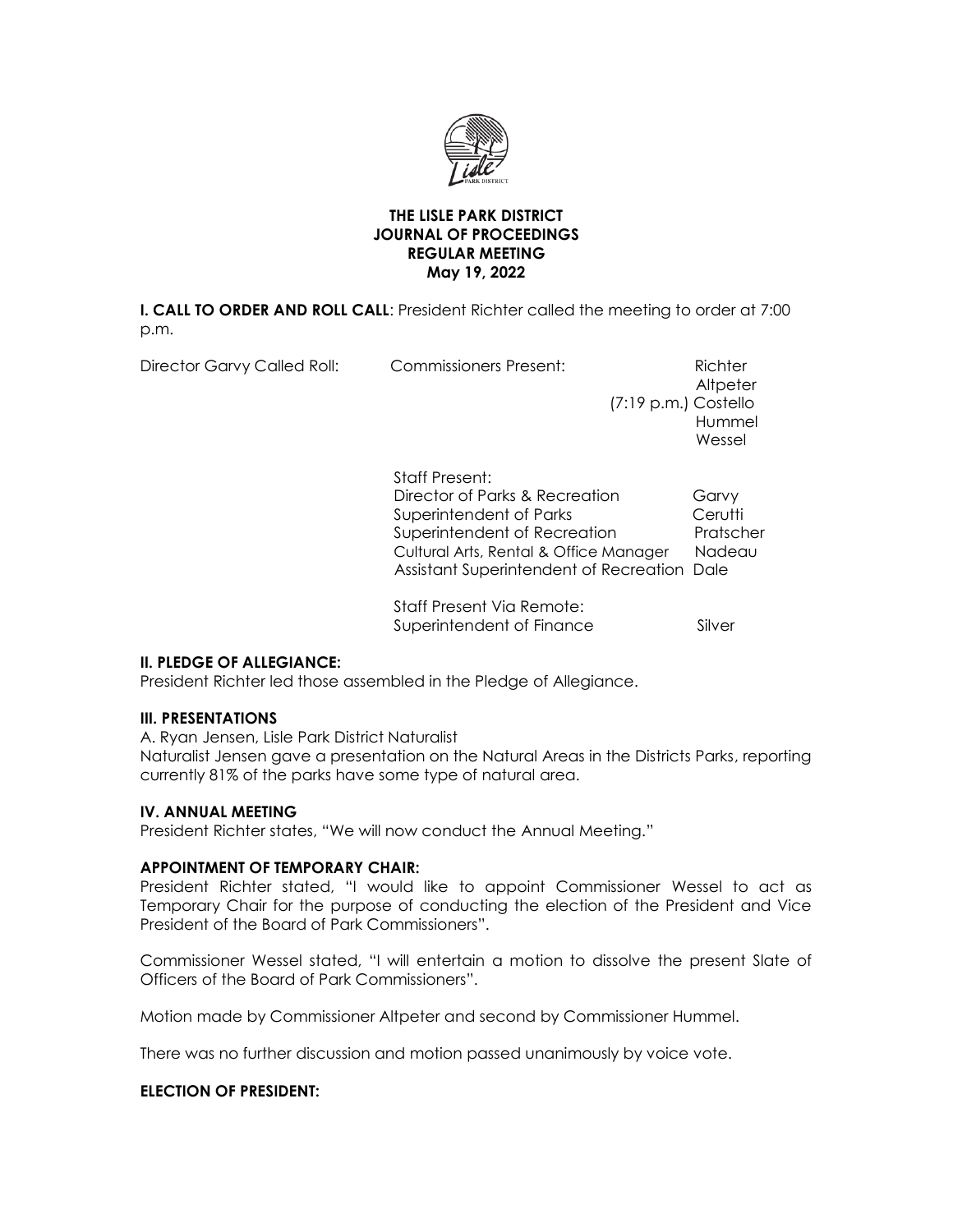Commissioner Wessel stated, "I will entertain nominations for the office of President of the Board of Park Commissioners".

Commissioner Richter Nominated Commissioner Altpeter for President of the Board of Park Commissioners. Commissioner Hummel seconded the motion.

Commissioner Wessel stated, "If there are no other nominations, I will entertain a motion to close the nominations".

Motion made by Commissioner Hummel and second by Commissioner Richter.

There was no further discussion and motion passed unanimously by voice vote.

Commissioner Richter stated, "I move to elect Commissioner Altpeter as President". Commissioner Costello seconded the motion.

Roll Call: Ayes: Richter, Costello, Hummel, Wessel, Altpeter Absent: None. Nays: None.

There was no further discussion and motion passed unanimously by roll call vote.

President Altpeter thanked the board and said its an honor to serve in this capacity, and said the Park District has been a passion of hers since 1997.

#### **ELECTION OF VICE PRESIDENT:**

Commissioner Wessel stated, "I will entertain nominations for the office of Vice President of the Board of Park Commissioners".

Commissioner Altpeter Nominated Commissioner Richter for Vice President of the Board of Park Commissioners. Commissioner Hummel seconded the motion.

Commissioner Wessel stated, "If there are no other nominations, I will entertain a motion to close the nominations".

Motion made by Commissioner Altpeter and second by Commissioner Hummel.

There was no further discussion and motion passed unanimously by voice vote.

Commissioner Richter stated, "I move to elect Commissioner Richter as Vice President". Commissioner Hummel seconded the motion.

Roll Call: Ayes: Altpeter, Costello, Hummel, Wessel, Richter Absent: None. Nays: None.

There was no further discussion and motion passed unanimously by roll call vote.

Vice President Richter thanked the board.

# **APPOINTMENT OF SECRETARY:**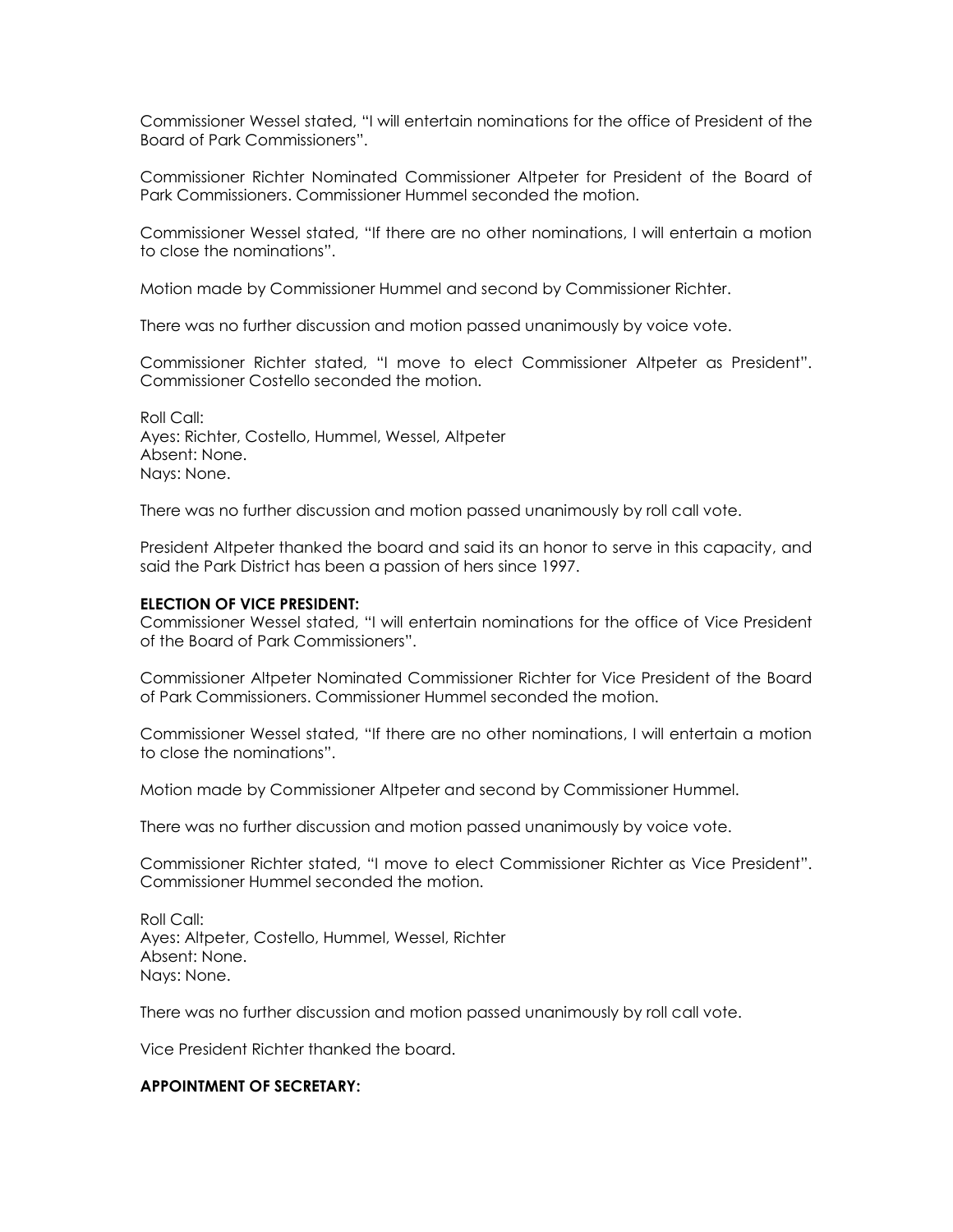President Altpeter stated, "I will entertain a motion to appoint Director Garvy to the office of Park Board Secretary".

Motion made by Commissioner Hummel and second by Vice President Richter. There was no further discussion and motion passed unanimously by voice vote.

# **APPOINTMENT OF TREASURER:**

President Altpeter stated, "I will entertain a motion to appoint Commissioner Wessel to the office of Park Board Treasurer".

Motion made by Commissioner Hummel and second by Vice President Richter.

There was no further discussion and motion passed unanimously by voice vote.

# **APPOINTMENT OF SEASPAR REPRESENTATIVE:**

President stated, "I will entertain a motion to appoint Director Garvy as the Lisle Park District representative to SEASPAR".

Motion made by Vice President Richter and second by Commissioner Hummel. There was no further discussion and motion passed unanimously by voice vote.

# **APPOINTMENT OF COMMITTEE CHAIRS:**

President Altpeter stated there are no individual committee appointments for the board members as traditionally the board meets as a committee of the whole.

# **V. PUBLIC COMMENT**

None.

# **VI. APPROVE MEETING AGENDA**

Commissioner Richter moved to approve the meeting agenda for the regular meeting for Thursday, May 19, 2022.

Commissioner Wessel seconded the motion.

Motion passed unanimously by voice vote.

# **VII. CONSENT AGENDA ITEMS**

Commissioner Hummel moved to approve consent agenda items A, B, and C. He would like to pull item D for separate discussion and vote.

A. Approve Minutes of Regular Meeting of April 21, 2022.

B. Approve May Voucher List in the amount of \$206,877.18.

C. Approve License Agreement between the Lisle Park District and the Village of Lisle for a July 3, 2022 Fireworks Display in Community Park.

Commissioner Richter seconded the motion.

Roll Call: Ayes: Altpeter, Hummel, Costello, Wessel, Richter Absent: None. Nays: None.

There was no further discussion and motion passed unanimously by roll call vote.

D. Authorize the attendance of Commissioner Richter, Altpeter, and Wessel at the 2022 National Recreation & Park Association Annual Conference on September 20 – 22, 2022.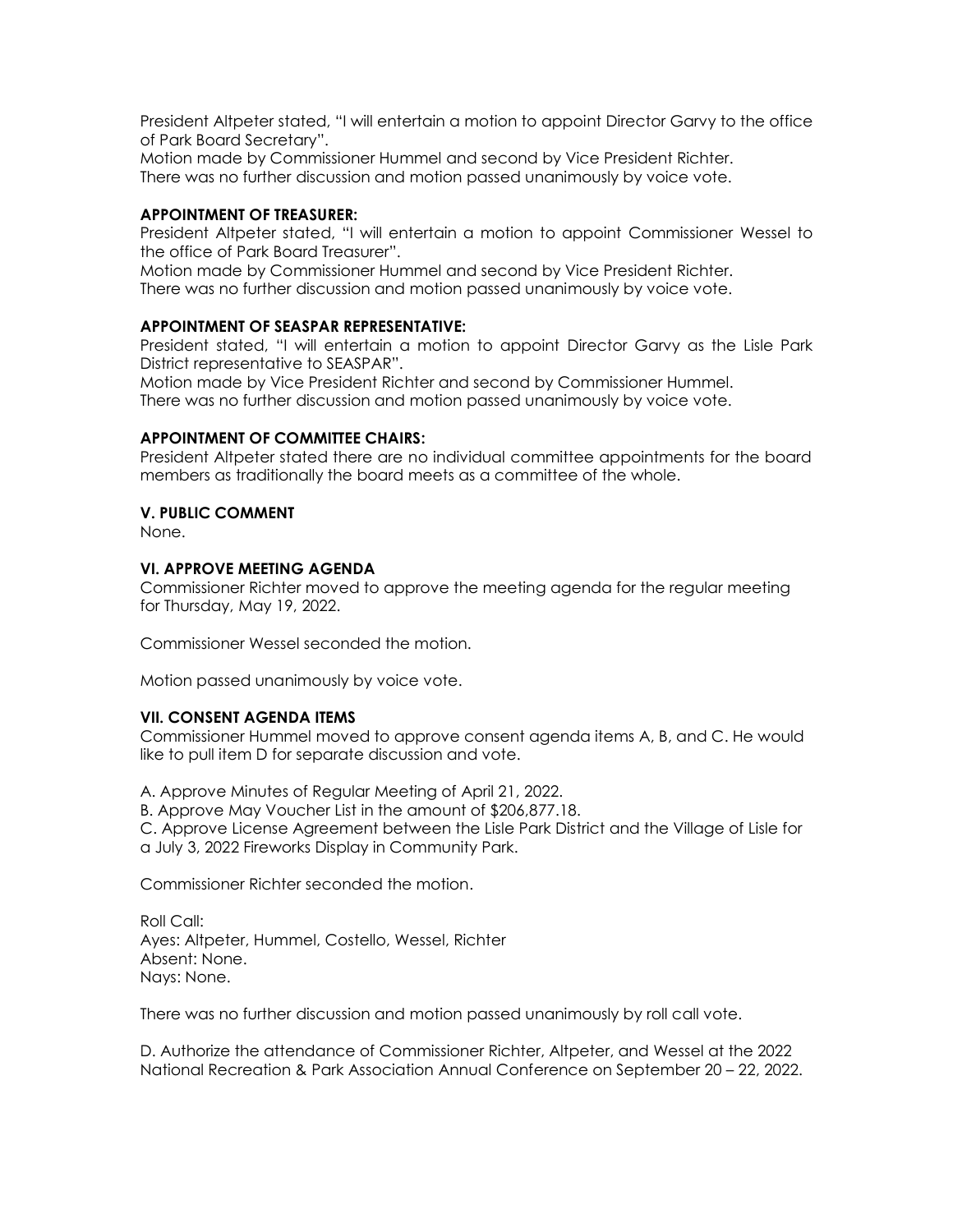Commissioner Hummel stated with inflation and rising costs, he doesn't see how the board can vote for this. He said he feels the District can tighten their belt and save money with the virtual option. He also stated the District does not need to send three commissioners to Arizona when there are capital projects over budget.

Commissioner Wessel and Commissioner Richter both stated they are tentative on going. Director Garvy stated the District budgeted \$2,000 per commissioner and that should be adequate considering registration, lodging, meals and airfare.

Commissioner Costello stated it is good to watch expenses, but it is good for board members to attend things like conference to stay up on current industry trends. President Altpeter agreed the available knowledge and networking is invaluable. Director Garvy also added that Commissioners and staff all tend to go to different sessions so the information is shared and spread out. President Altpeter stated we need to give direction to staff and just because three are approved doesn't mean three have to go. Director Garvy stated he will not book anything that cannot be refunded until he hears for sure whether Commissioners Richter and Wessel will attend.

Commissioner Costello moved to authorize the attendance of Commissioners Richter, Altpeter, and Wessel at the 2022 National Recreation & Park Association Annual Conference on September 20 -22. Commissioner Richter seconded.

Roll Call: Ayes: Wessel, Richter, Altpeter, Costello Absent: None. Nays: Hummel

There was no further discussion and motion passed by roll call vote.

# **VIII. COMMUNICATIONS**

None.

#### **IX. UNFINISHED BUSINESS**

None.

#### **X. NEW BUSINESS**

A. Arbor View Park Playground & Court Area Renovation Project contract award

Commissioner Costello stated it was surprising to see one bid out of sixteen requests. Director Garvy reported he had contacted those who attended the prebid meeting and was informed that supply chain concerns and other projects with similar schedules precluded them from submitting a bid.

Commissioner Hummel suggested the project be rebid in order to see if more contractors submit bids. Director Garvy explained the problem with rebidding is the prices will likely increase, it delays the project to the point where the playground surfacing may not be installed until 2023, and the current state of the retaining walls and courts are cause for concern. President Altpeter pointed out this is a highly used park and we don't want to delay this any longer. Commissioner Costello also pointed out there are no alternative parks close by for that area either. Commissioner Hummel asked if there could be a penalty if construction is not completed on time. Director Garvy stated we require performance bond that the District can claim, but cautioned against going into a project with that mindset, saying many project delays are out of the contractor's direct control, such as supply issues or weather. Commissioner Hummel asked if this needs to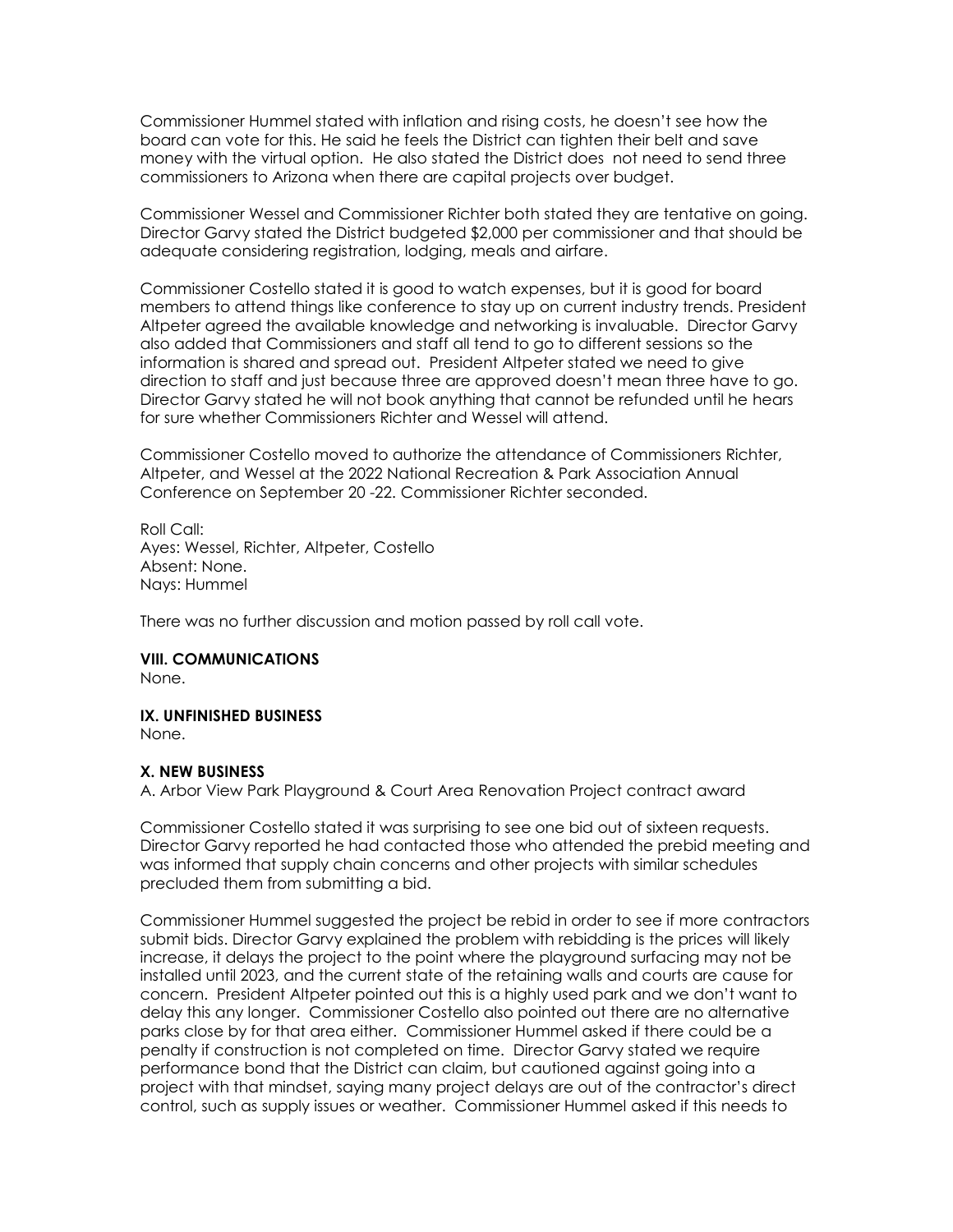amend the budget. Superintendent Silver explained it does not. Commissioner Hummel asked how the project was over budget and suggested the District hire an owner's rep for future projects. Director Garvy replied the architect and engineers provided a cost estimate last October upon which the budget was based, and like other projects the District has seen and through conversations he has had with other park districts and a local developer, 30% to 40% over budget is what many are seeing. Commissioner Hummel stated he supports the project, but does not support awarding the contract at this time.

Commissioner Richter moved to award the Arbor View Park Playground, Park Amenities, Pavement, and Drainage Improvements contract to Construction Management, Inc. in the amount of \$597,823.00.

Commissioner Wessel seconded.

Roll Call: Ayes: Richter, Wessel, Altpeter, Costello Absent: None. Nays: Hummel

There was no further discussion and motion passed by roll call vote.

# **XI.STAFF REPORTS**

A. Recreation Department Updates Since April 2021 The board thanked staff for the report, it was a nice update.

### B. Strategic Master Plan Update

Commissioner Hummel wanted to confirm that only Lisle Park District residents can give input on the survey. Director Garvy confirmed that is the case and asked if the board has any names they would like included to please share.

# **X.PARTNERS FOR PARKS REPORT**

The Partners for Parks Report is included in the Board Packet.

### **XI.SEASPAR REPORT**

The SEASPAR report is included in the Board Packet.

# **XII. OFFICER REPORTS**

### **A. President Altpeter**

President Altpeter attended the Shred event, Road Rally and the Caravan at the Senior Center.

# **B. Treasurer, Commissioner Wessel**

### **i. Financial Reports ending April 30, 2022**

Superintendent Silver reported that the District's investments are all FDIC insured and collateralized. The District's income statement is accrual accounting, so it looks lower than previous years when it was not. He said funds are recognized when the programs occur rather than when registration fees are received.

### **Commissioners' Reports**.

Commissioner Hummel reported he participated in the Hitchcock Woods/Pennywood Park cleanup.

Commissioner Richter reported attended the SEASPAR Believe & Achieve Event.